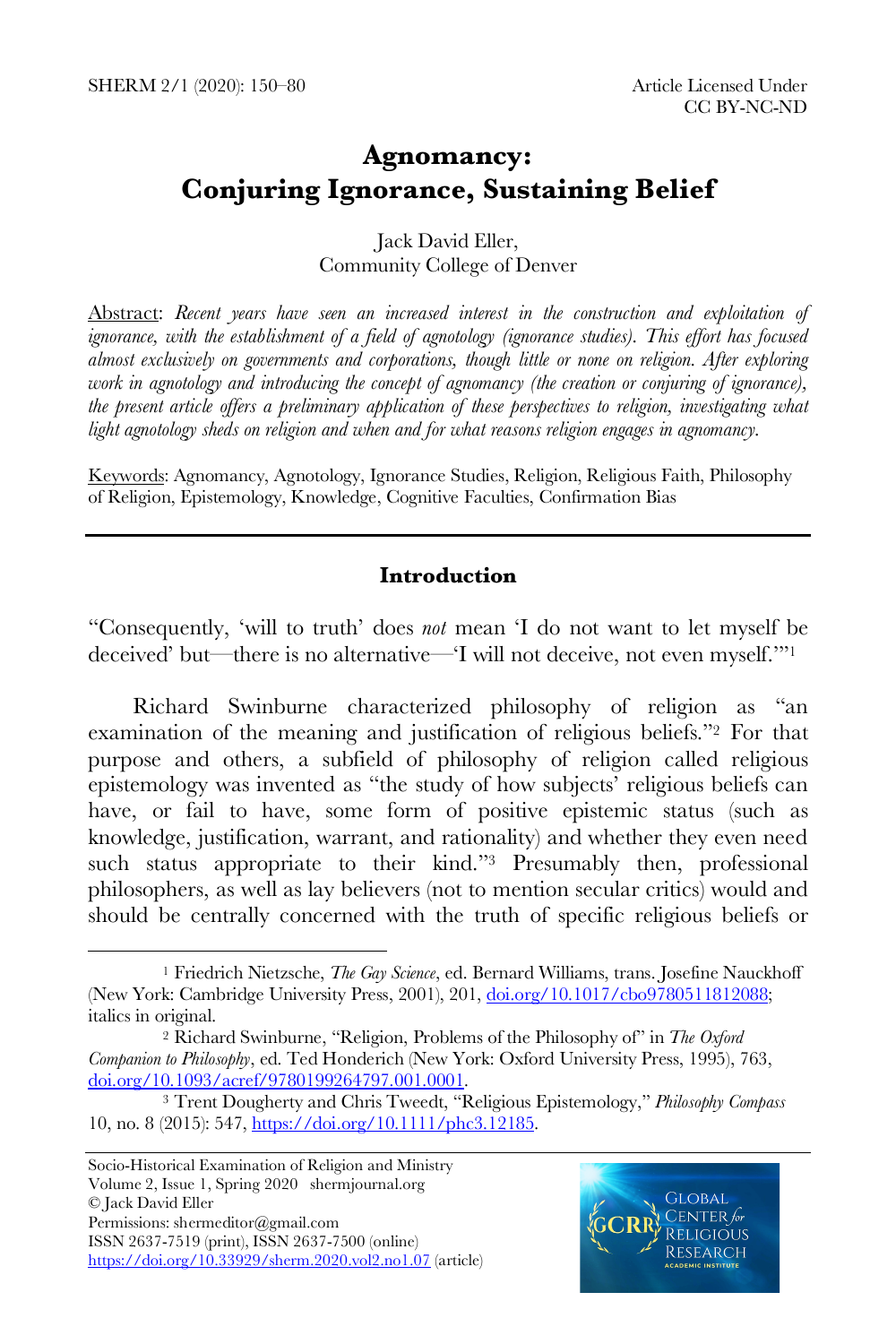entire religious systems. And an honest hearing on religion requires an objective assessment of those beliefs and a willingness to jettison them if they fail established epistemic tests of justification.

In an ideal world, such is how the pursuit of religious or any other kind of knowledge proceeds. However, we are all too familiar with the resistance to disconfirming evidence and argument, not only by the religious devotee but also the political partisan, the conspiracy theorist, or the holder of other dubious opinions and positions. A case in point is the Harvard-educated paleontologist and young-earth creationist, Kurt Wise, who confessed, "If all the evidence in the universe turned against creationism, I would be the first to admit it, but I would still be a creationist because that is what the Word of God seems to indicate."4 Apparently, the analysis of knowledge and knowing must also deal with non-knowledge and non-knowing, not only as an absence of knowledge but as a refusal to know or to allow knowledge to sway one's beliefs (i.e., Wise would and does persist in his creationist belief in full view of and in spite of—ironically and perversely, as we will see below, perhaps *because of*—his awareness with the facts against his belief).

Scholars have attended to, and educators have despaired over, the tenacity of beliefs and opinions in the face of nullifying facts or indeed even the fortification of such nullified positions. An emerging field of inquiry explicitly insists that we must augment the study of knowledge with the study of nonknowledge *as a productive and produced force* and not merely as a preepistemological vacuum. Curiously, writers on non-knowledge have not generally extended their investigation to religion; and unsurprisingly, religion scholars have not applied the concept and literature of non-knowledge to their subject matter. This essay will begin to fill that gap, surveying the research on non-knowledge and relating it to religion, considering how the processes of non-knowledge contribute to the survival of religion among ordinary believers and obstruct the candid adjudication of religious claims among scholars.

# **Agnotology: The Study of Non-Knowing**

In scholarly and popular thinking about knowledge, ignorance is too often construed simply as the epistemic state before the acquisition of knowledge: a person initially does not know, then encounters the facts and subsequently knows. From this perspective, any absence of knowledge—or even worse, any perseverance of false ideas and beliefs—is nothing more than

 $\overline{a}$ 

<sup>4</sup> John F. Ashton, ed., *In Six Days: Why Fifty Scientists Choose to Believe in Creation* (Green Forest, AR: Master Books, 2000), 355.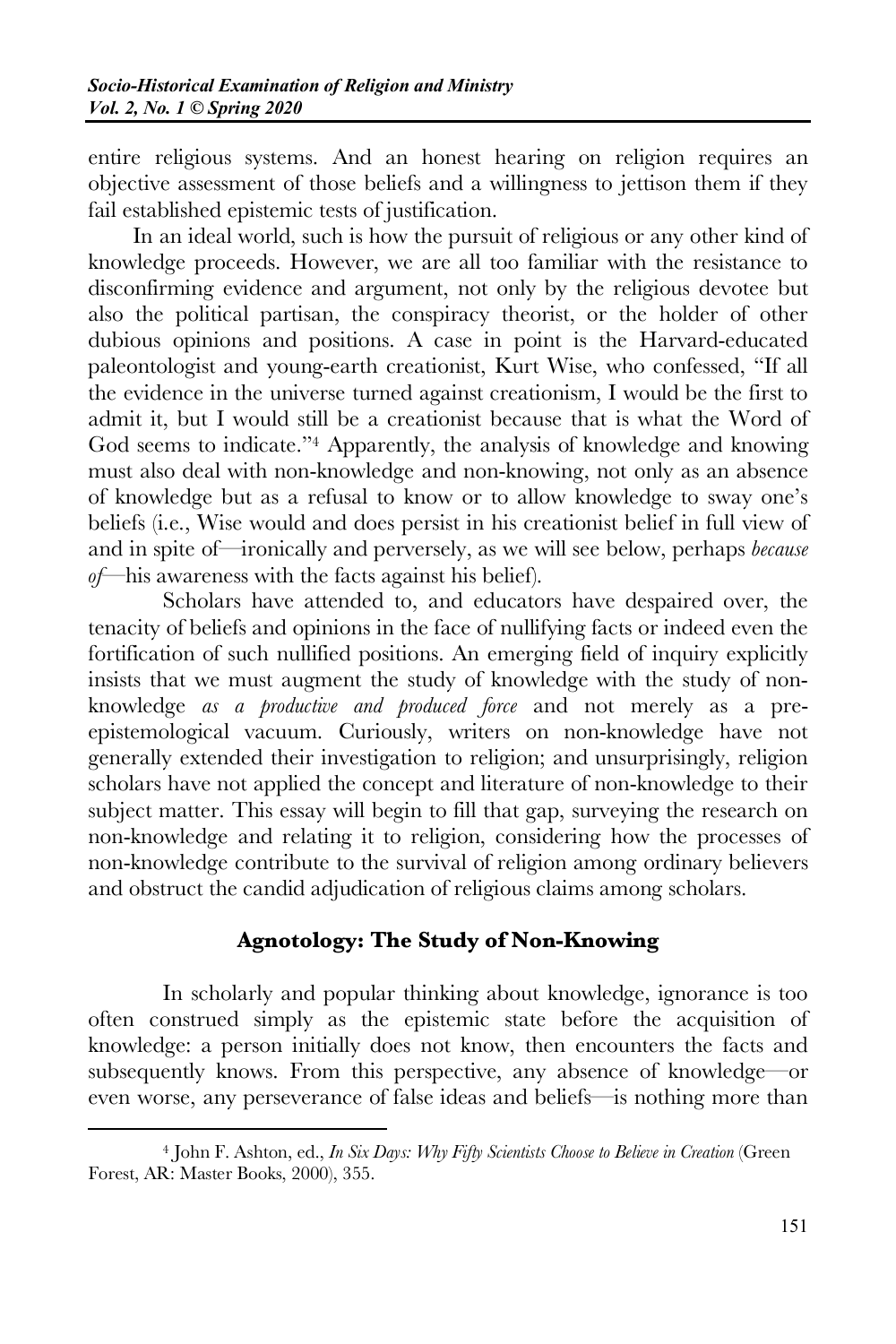#### **Conclusion:**

In his classic essay on religion as a cultural system, Clifford Geertz characterized religion as a society's sense of the "really real," seeing it as "formulating conceptions of a general order of existence" and "clothing these conceptions with … an aura of factuality."69 The "really real" implies factuality and thus knowledge, indeed knowledge of the highest kind; yet both formulation and clothed aura suggest quite the opposite, that is, not fact but manufacture. He further explained that the ascribed and heavily-defended reality of religion is "devoted to producing, intensifying, and, so far as possible, rendering inviolable" its purported truths that are otherwise vulnerable to "the discordant revelations of secular experience."70

Knowledge and ignorance are as old as humanity and surely as intertwined as knowledge and power was for Foucault; we should probably revise the Foucauldian perspective to include power/knowledge/ignorance. The knowledge/ignorance nexus is inescapable because humans are a cultural species, a species that can and must invent imaginary worlds and inhabit them. Although distributed throughout culture, ignorance (like knowledge) is most often cultivated and manipulated when power and wealth are at stake, as well as when hierarchy and identity-protective cognition are operative. Significantly, religion is one of the principal cultural systems in which power, wealth, hierarchy, and identity protection are joined and, therefore, where the knowledge/ignorance dynamic is crucial and overt.

It is incumbent upon agnotologists, then, to widen their focus to include religion and upon professional religious epistemologists and lay believers to confront the agnomancy that pervades (and arguably sustains) their various belief systems.

 $\overline{a}$ 

<sup>69</sup> Clifford Geertz, *The Interpretation of Cultures* (New York: Basic Books, 1973), 90. <sup>70</sup> Ibid., 112.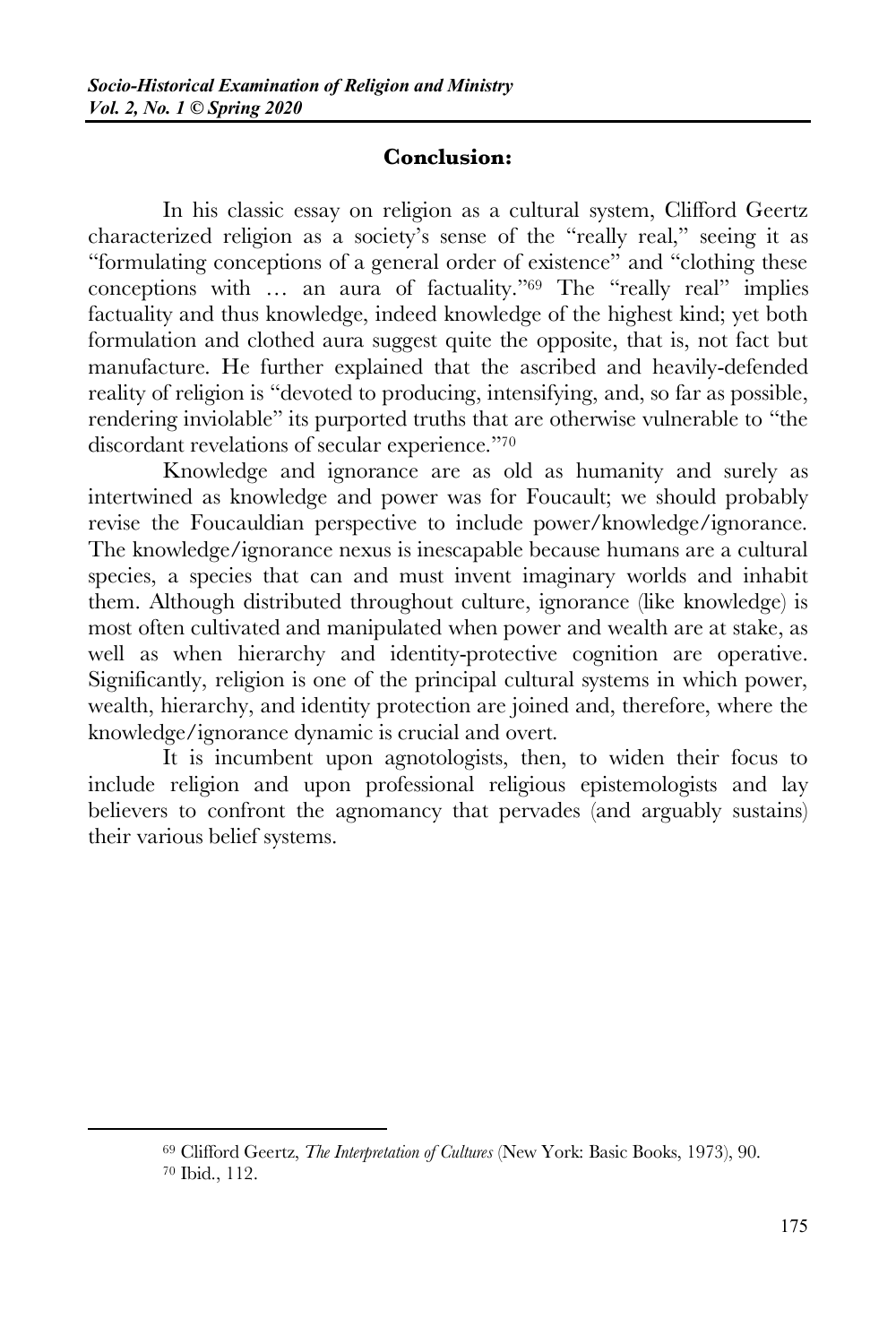#### BIBLIOGRAPHY

- Alston, William P. *Perceiving God: The Epistemology of Religious Experience*. Ithaca, NY: Cornell University Press, 1991, https://doi.org/10.7591/9780801471254.
- Altizer, Thomas J. J. *The Gospel of Christian Atheism*. Philadelphia, PA: Westminster Press, 1966.
- Ammerman, Nancy T. *Bible Believers: Fundamentalists in the Modern World*. New Brunswick, NJ: Rutgers University Press, 1987.
- Ashton, John F., ed. *In Six Days: Why Fifty Scientists Choose to Believe in Creation*. Green Forest, AR: Master Books, 2000.
- Azadegan, Ebrahim. "Ibn 'Arabi on the Problem of Divine Hiddenness." *Journal of the Muhyiddin Ibn 'Arabi Society* 53 (2013): 49‒67.
- Cernyar, Eric W. *Protecting Public Elementary School Children from Emotional and Psychological Harm by Outside Groups*. Intrinsic Dignity, 2013. http://www.intrinsicdignity.com/mfupmemo.pdf.
- Chinn, Clark A. and William F. Brewer. "The Role of Anomalous Data in Knowledge Acquisition: A Theoretical Framework and Implications for Science Instruction." *Review of Educational Research* 63, no. 1 (1993), 1‒49. https://doi.org/10.3102/00346543063001001.
- Clough, William R. "The Role of Agnomancy in the Creation and Perpetuation of Conflict." In *Visions of Conflict: International Perspectives on Values and Enmity*, edited by Brian C. Alston, 81-100. Lihue, HI: Brian C. Alston, 2010.
- Connerton, Paul. "Seven Types of Forgetting." *Memory Studies* 1, no. 1 (2008), 59-71. https://doi.org/10.1177/1750698007083889.
- Dastmalchian, Amir. "The Epistemology of Religious Diversity in Contemporary Philosophy of Religion." *Philosophy Compass* 8, no. 3 (2013): 298-308. https://doi.org/10.1111/phc3.12007.
- Dougherty, Trent and Chris Tweedt. "Religious Epistemology." *Philosophy Compass* 10, no. 8 (2015): 547‒59. https://doi.org/10.1111/phc3.12185.
- Fales, Evan. "Is Faith a Path to Knowledge?" *Socio-Historical Examination of Religion and Ministry* 2, no. 1 (Spring 2020): 182-205. https://doi.org/10.33929/sherm.2020.vol2.no1.08.
- Freese, Barbara Freese. *Industrial-Strength Denial: Eight Stories of Corporations Defending the Indefensible, from the Slave Trade to Climate Change*. Oakland, CA: University of California Press, 2020.
- Geertz, Clifford Geertz. *The Interpretation of Cultures*. New York: Basic Books, 1973.
- Harmon-Jones, Eddie. "A Cognitive Dissonance Theory Perspective on the Role of Emotion in the Maintenance and Change of Beliefs and Attitudes." In *Emotions and Beliefs: How Feelings Influence Thoughts*. Edited by N. H. Frijda, A. S. R. Manstead, and S. Bem, 185–211. New York: Cambridge University Press, 2000. https://doi.org/10.1017/cbo9780511659904.008.
- Indick, William. *The Digital God: How Technology Will Reshape Spirituality*. Jefferson, NC: McFarland and Company, 2015.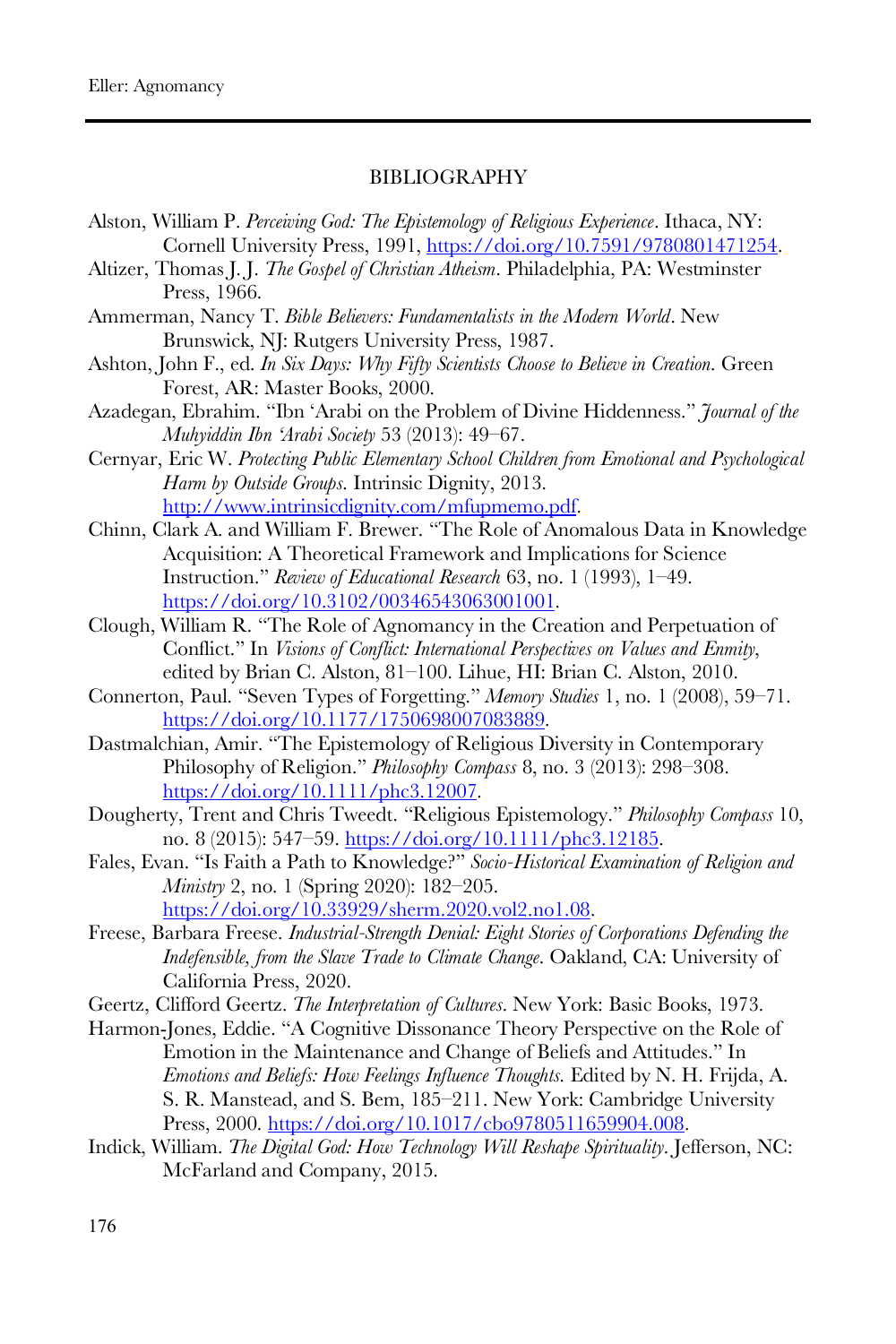- Kahan, Dan M., Donald Braman, John Gastil, Paul Slovic, and C. K. Mertz. "Culture and Identity-Protective Cognition: Explaining the White-Male Effect in Risk Perception." Journal of Empirical Legal Studies 4, no. 3 (November 2007): 465–505. https://doi.org/10.1111/j.1740- 1461.2007.00097.x.
- Kaufmann, Walter. *The Faith of a Heretic*. Garden City, NY: Doubleday & Company, 1961. https://doi.org/10.1515/9781400866168.
- Keane, Webb. "Religious Language." Annual Review of Anthropology 26 (1997): 47-71. https://doi.org/10.1146/annurev.anthro.26.1.47.
- Kearney, Richard. *Anatheism: Returning to God After God*. New York: Columbia University Press, 2010.
- Kwon, David. "Imagined as *us*-American: Patriotic Music, Religion, and Violence Post-9/11." *Socio-Historical Examination of Religion and Ministry* 2, no. 1 (Spring 2020): 96‒120. https://doi.org/10.33929/sherm.2020.vol2.no1.05.
- Lakoff, George. *Don't Think of an Elephant! Know Your Values and Frame the Debate: The Essential Guide for Progressives*. White River Junction, VT: Chelsea Green Publishing Company, 2004.
- Luntz, Frank. *The Frank Luntz Rethug Playbook, Unauthorized Edition: How to Scare the American Public into Voting Republican*. Luntz Research Companies. Accessed February 22, 2020.

joshuakahnrussell.files.wordpress.com/2008/10/luntzplaybook2006.pdf.

- Machiavelli, Niccolo. *The Historical, Political, and Diplomatic Writings of Niccolo Machiavelli*. Vol. 4. Boston, MA: J. R. Osgood and Company, 1882.
- Markowitz, Gerald and David Rosner. *Deceit and Denial: The Deadly Politics of Industrial Pollution.* Berkeley, CA: University of California Press, 2002.
- Martin, Michael. *Atheism: A Philosophical Justification*. Philadelphia, PA: Temple University Press, 1990.
- McCright, Aaron M. and Riley E. Dunlap. "Cool Dudes: The Denial of Climate Change among Conservative White males in the United States." *Global Environmental Change* 21, no. 4 (2011), 1163‒72.

https://doi.org/10.1016/j.gloenvcha.2011.06.003.

- Michaels, David. *Doubt is Their Product: How Industry's Assault on Science Threatens Your Health*. New York: Oxford University Press, 2008.
- Miller, Ed L., ed. *Classical Statements on Faith and Reason*. New York: Random House, 1970.
- Mirowski, Philip. *Never Let a Serious Crisis Go to Waste: How Neoliberalism Survived the Financial Meltdown*. Brooklyn, NY: Verso, 2013.
- Napier, Jaime L., Julie Huang, Andrew J. Vonasch, and John A. Bargh. "Superheroes for Change: Physical Safety Promotes Socially (but not Economically) Progressive Attitudes among Conservatives." *European Journal of Social Psychology* 48, no. 2 (2018), 187‒95. https://doi.org/10.1002/ejsp.2315.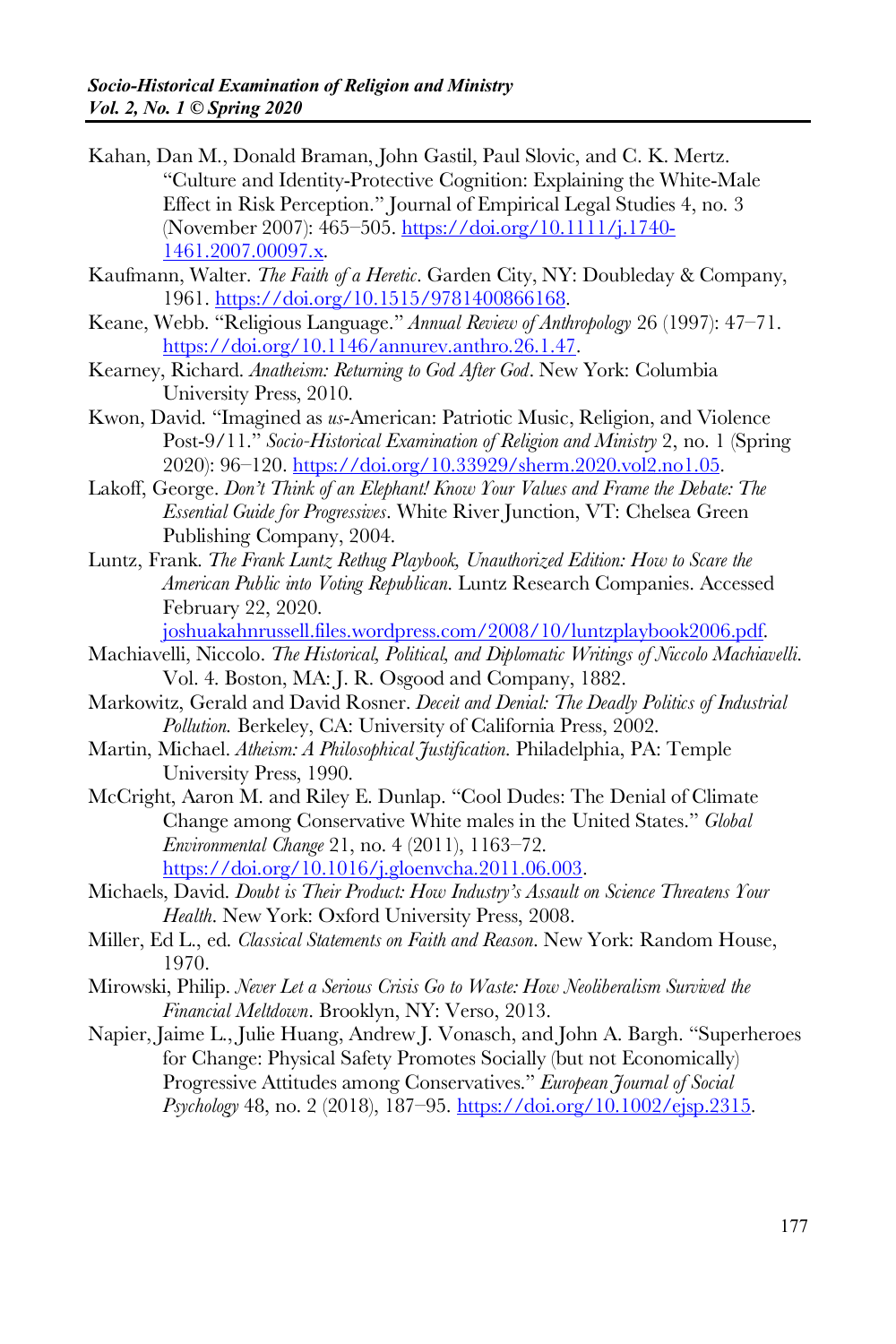- Nietzsche, Friedrich. *Nietzsche: The Gay Science*. Edited by Bernard Williams. Translated by Josefine Nauckhoff. New York: Cambridge University Press, 2001. https://doi.org/10.1017/cbo9780511812088.
- Oreskes, Naomi and Erik M. Conway. *Merchants of Doubt: How a Handful of Scientists Obscured the Truth on Issues from Tobacco Smoke to Global Warming*. New York: Bloomsbury, 2010.
- Plantinga, Alvin. *Warranted Christian Belief*. New York: Oxford University Press, 2000. https://doi.org/10.1093/0195131932.001.0001.
- Plate, Liedeke. "Amnesiology: Towards the Study of Cultural Oblivion." *Memory Studies* 9, no. 2 (2016), 143‒55. https://doi.org/10.1177/1750699915596016.
- Popper, Karl. *The Open Society and Its Enemies*. 1945. Reprint, New York: Routledge, 2002.
- Proctor, Robert N. "Agnotology: A Missing Term to Describe the Cultural Production of Ignorance (and Its Study)." In *Agnotology: The Making and Unmaking of Ignorance*. Edited by Robert N. Proctor and Londa Schiebinger, 1-33. Stanford, CA: Stanford University Press, 2008.
- Proctor, Robert N. and Londa Schiebinger, eds. *Agnotology: The Making and Unmaking of Ignorance*. Stanford, CA: Stanford University Press, 2008.
- Ram, Kalpana. *Fertile Disorder: Spirit Possession and its Provocation of the Modern*. Honolulu, HI: University of Hawaii Press, 2013.

https://doi.org/10.21313/hawaii/9780824836306.001.0001.

- Schellenberg, J. L. *Divine Hiddenness and Human Reason*. Ithaca, NY: Cornell University Press, 1993.
- Smithson, Michael. *Ignorance and Uncertainty: Emerging Paradigms*. New York: Springer-Verlag, 1989.
- Staal, Frits. "The Meaninglessness of Ritual." *Numen* 26, no. 1 (1979): 2-22. https://doi.org/10.1163/156852779x00244.
- Stewart, Katherine Stewart. *The Good News Club: The Religious Right's Stealth Assault on America's Children*. New York: Public Affairs, 2012.
- Sullivan, Shannon and Nancy Tuana. "Introduction." In *Race and Epistemologies of Ignorance*. Edited by Shannon Sullivan and Nancy Tuana, 1-10. Albany, NY: State University of New York Press, 2007.
	- ———, eds. *Race and Epistemologies of Ignorance*. Albany, NY: State University of New York Press, 2007.
- Swinburne, Richard. *Epistemic Justification*. New York: Oxford University Press, 1999. https://doi.org/10.1093/0199243794.001.0001.
	- ———. *The Existence of God*. 2nd ed. 1979. Reprint, New York: Oxford University Press, 2004.
- ———. "Religion, Problems of the Philosophy of." In *The Oxford Companion to Philosophy*. Edited by Ted Honderich, 763‒6. New York: Oxford University Press, 1995. doi.org/10.1093/acref/9780199264797.001.0001.
- ———. "Response to My Commentators." *Religious Studies* 38, no. 3 (2002): 301‒15. https://doi.org/10.1017/s0034412502006108.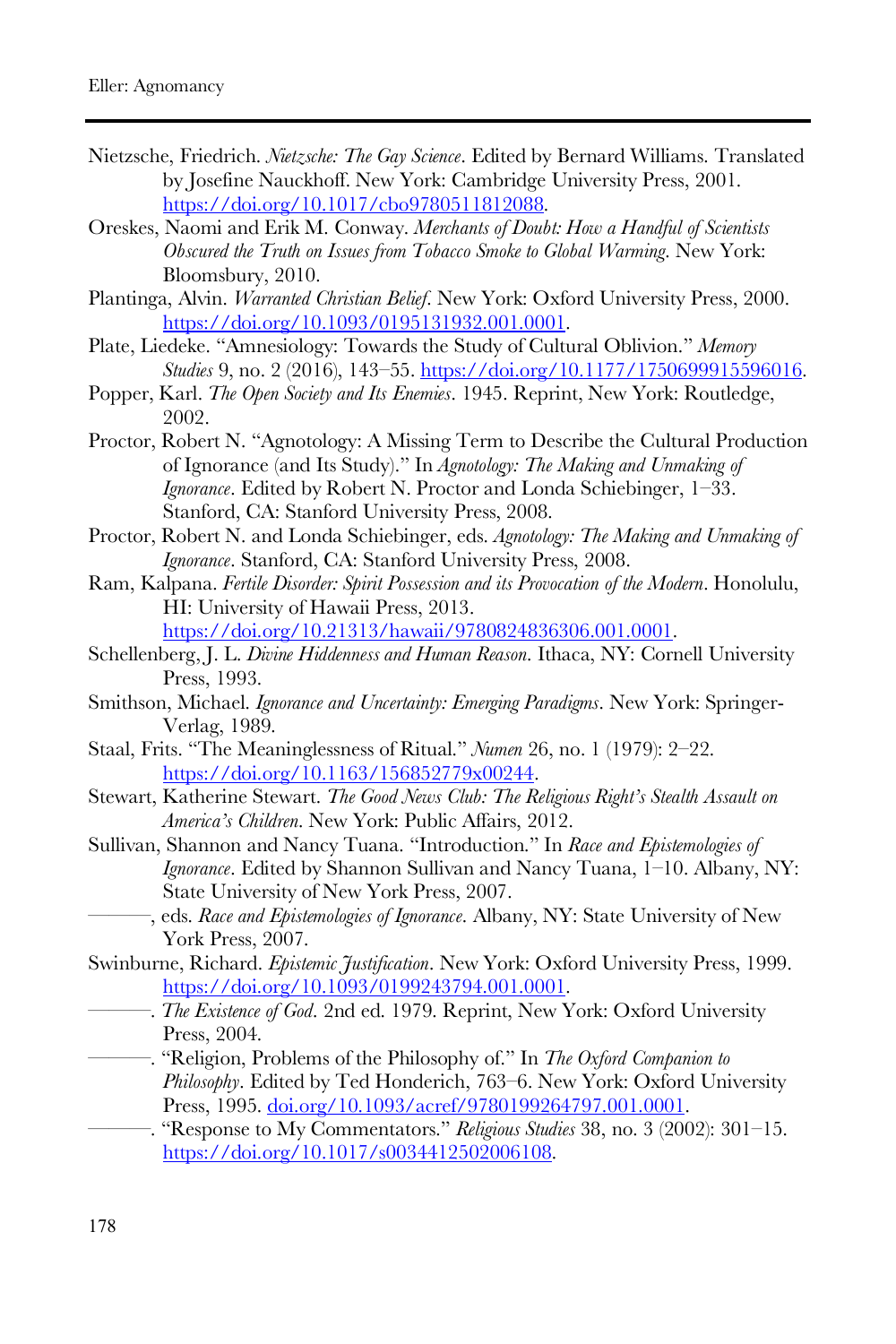- Tambiah, Stanley. *Buddhism and the Spirit Cults in North-East Thailand*. New York: Cambridge University Press, 1970.
- Wheelwright, Philip, ed. *The Presocratics*. New York: The Odyssey Press, 1966.
- Willard, Julian. "Plantinga's Epistemology of Religious Belief and the Problem of Religious Diversity." *Heythrop Journal* 44, no. 3 (2003), 275‒93. https://doi.org/10.1111/1468-2265.00224.
- Zeller, Benjamin E. *Prophets and Protons: New Religious Movements and Science in Late Twentieth-Century America*. New York and London: New York University Press, 2010. https://doi.org/10.18574/nyu/9780814797204.001.0001.

#### ABOUT THE AUTHOR

*Jack David Eller* holds a PhD in anthropology and has conducted fieldwork on religion and religious change among Australian Aboriginals. His other areas of interest include ethnic and religious violence, and he is the author of several books on cultural anthropology, anthropology of religion, psychological anthropology, and atheism/secularism.